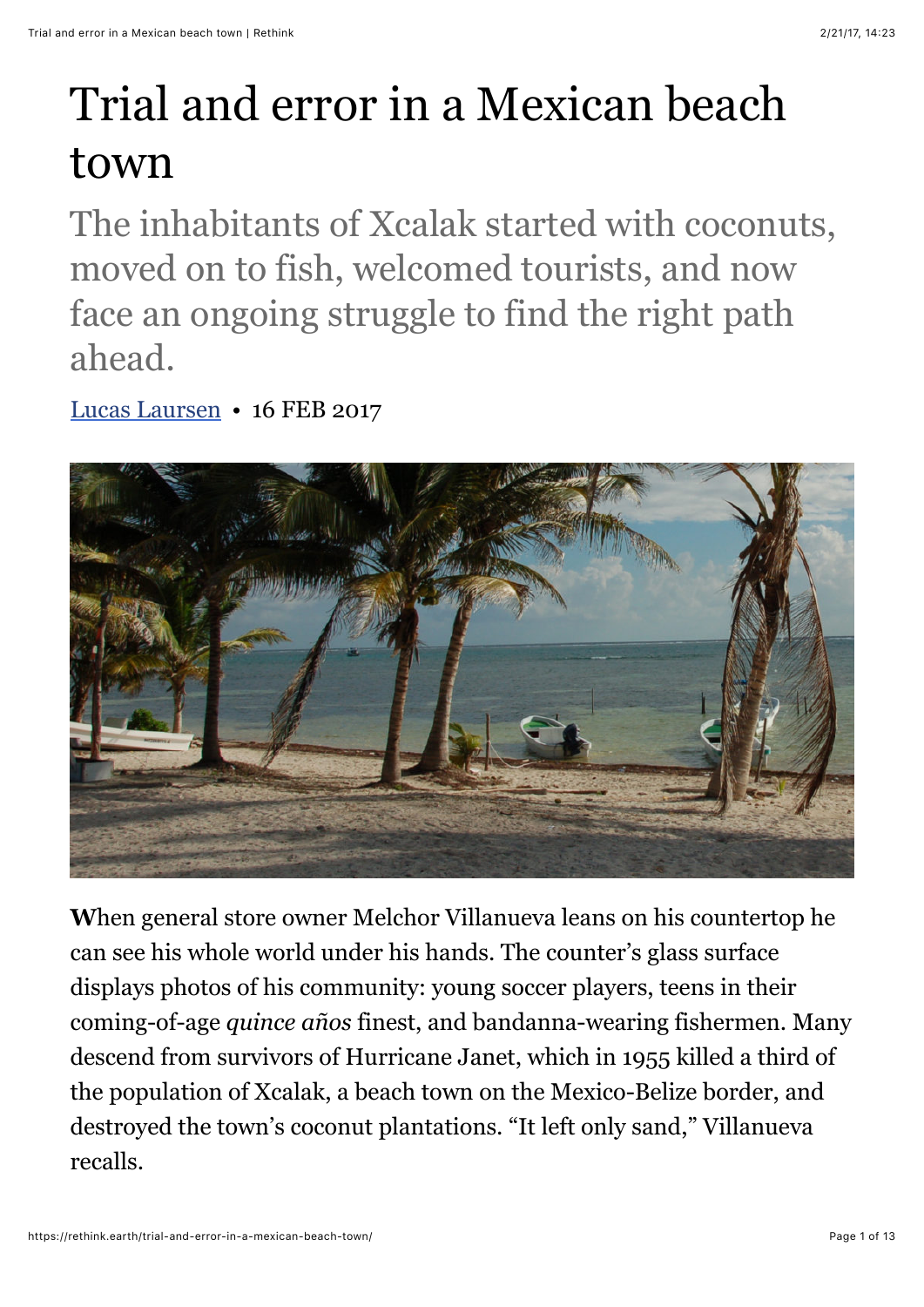Villanueva had arrived in Xcalak just two months before the hurricane to pick coconuts. Afterwards, he and many fellow survivors turned to the sea for sustenance and commerce.

Meanwhile to the north, Mexico's federal government encouraged the development of Cancún and a new kind of commerce: mass tourism. Over the next few decades, the people of Xcalak watched as huge hotels around Cancún replaced mangrove forests and let their untreated waste flow onto coral reefs. Larger fishing operations moved in to meet tourist demand.

Xcalakeños began to fear runaway development more than hurricanes.

To manage the impact of these industries, in the late 1990s, the community, including Villanueva, asked for – and received – national park status.**<sup>1</sup>** Today, local fishermen, tourism workers and even national park officials in Xcalak each tell their own version of what happened next, but they converge on this: just declaring a place a park is not enough to create a resilient community. Generating new sources of income while protecting the underlying natural resources has required the community to experiment, err, revise its plans, and repeat.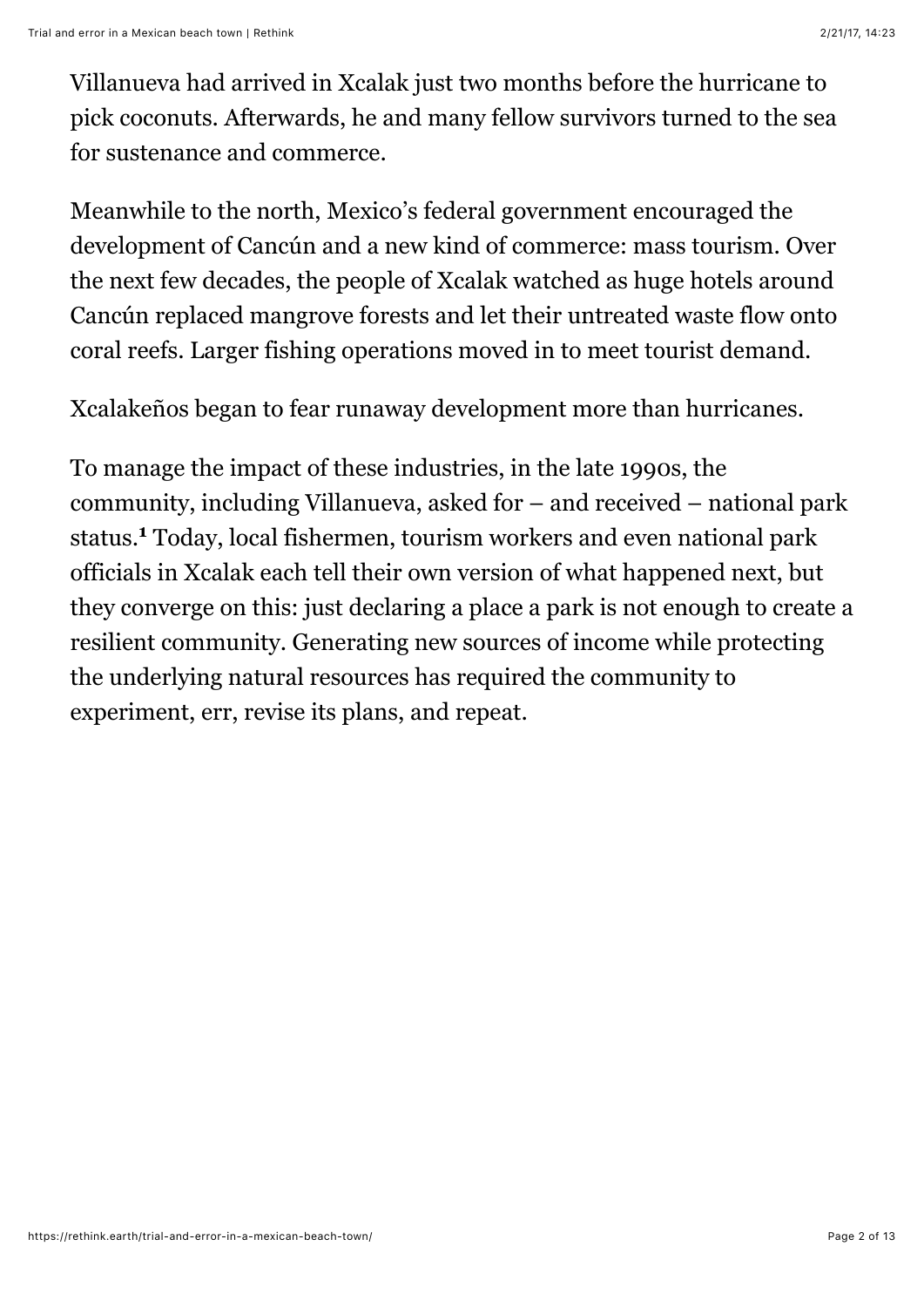

Melchor Villaneuva behind the counter of his general store in Xcalak. Copyright: Gabriela Lendo.

## **Changing tack after Hurricane Janet**

Xcalak is at the end of the road south from Cancún on Mexico's Caribbean coast. Travelling any farther south, towards Belize, requires a motorboat and a smuggler's head for navigating the mangrove thicket that spans the border. Half a dozen small resorts dot the beach north of the town.

Palm trees sway on the skyline. Waves breaking over the reef just offshore fill the air with a throbbing hum. Iguanas bask in the sun among trash in people's gardens. Plastic bags cruise the reef like zombie jellyfish. Xcalak lacks municipal water purification, an electricity grid, and a sewage network. It is a paradise with problems.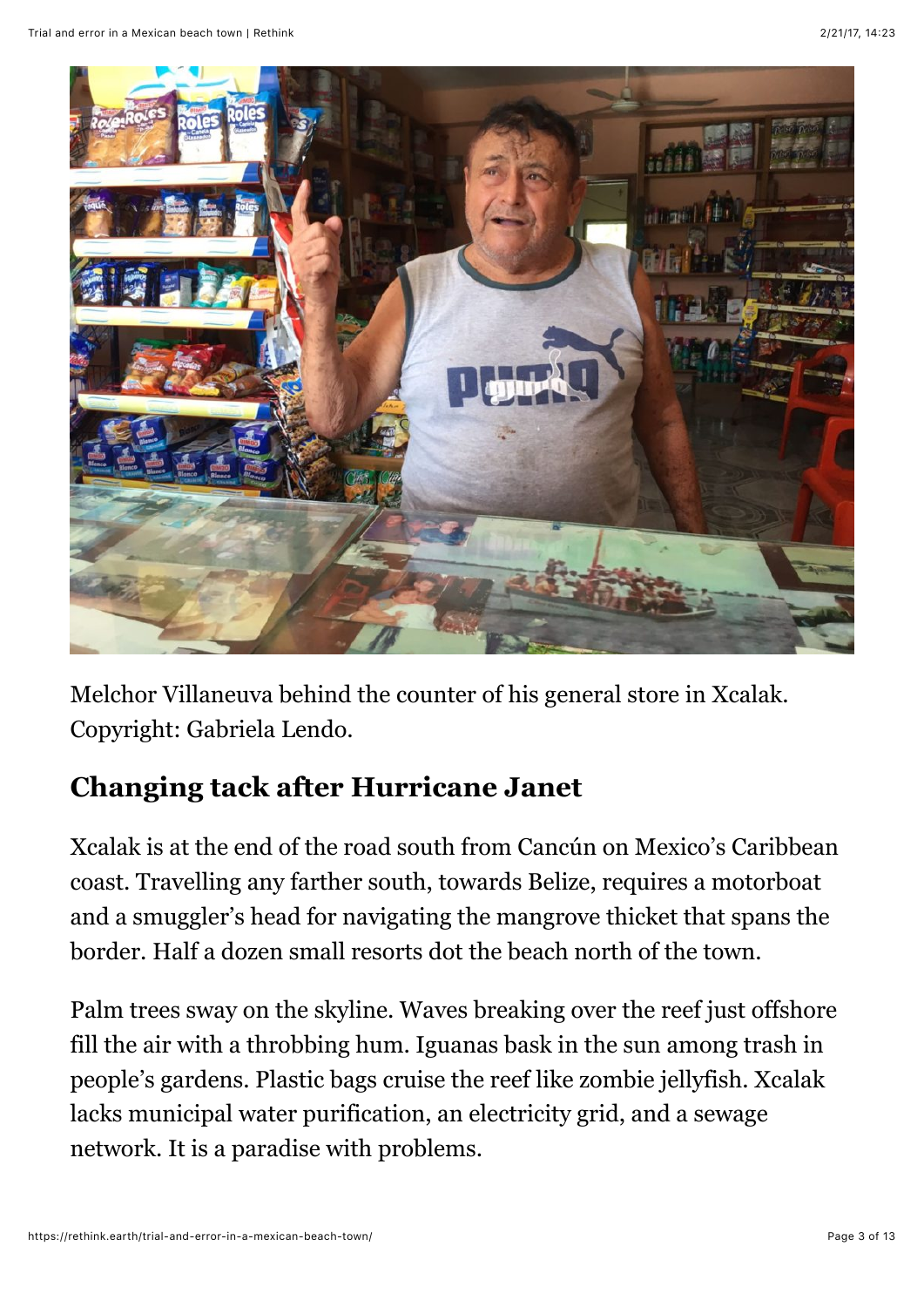The history of development in Xcalak is short. Even people who lived here before Hurricane Janet had not been here long: most arrived after the installation of a Mexican Navy border post in 1900.**<sup>2</sup>** When Villanueva arrived, the town was full of Spanish colonial-style houses built by coconut profits. But with plantations flattened after Hurricane Janet many workers emigrated and coconut buyers stopped visiting.

Like many who stayed, Villanueva bought a small sailboat and began fishing. Fishermen would motor over to Banco Chinchorro, a coral atoll offshore, to gather [queen conch](https://cites.org/eng/prog/queen_conch), large sea snails with valuable meat and shells. In the 1950s Villanueva heard from someone in Cozumel that black coral was worth a lot, so he began diving for it, tying it to a rope to be hauled up by his companions.

The community seemed to have found economic replacements for its coconut crop. Local fishing co-operatives also benefited from federal quotas for certain valuable harvests. But in the 1960s and 1970s foreign [and tourist demand grew for fish, queen conch, and especially Caribbean](http://www.iucnredlist.org/details/169976/0) spiny lobster.

Up and down the coast, fishermen both in and out of co-operatives raced to catch what they could. When conch stocks collapsed, they focused on lobster. Quintana Roo lobster catches grew throughout the 1980s and then plummeted to low levels in the 1990s as stocks declined.**3-4**

At least one isolated example offered Xcalak fishermen a positive model of a protected area with well-managed co-operatives. The Vigía Chico cooperative, some 100 km to the north of Xcalak, developed a technique akin to ranching for lobsters in the 1980s. It allocated exclusive rights to underwater areas to individual members, who then built small concrete structures to attract and house free-ranging lobsters. The co-op enforced rules for minimum harvest size and respect for individuals' harvesting rights, and Mexican courts backed its authority when challenged by fishermen excluded from the co-op for violations.**<sup>5</sup>** The co-op members'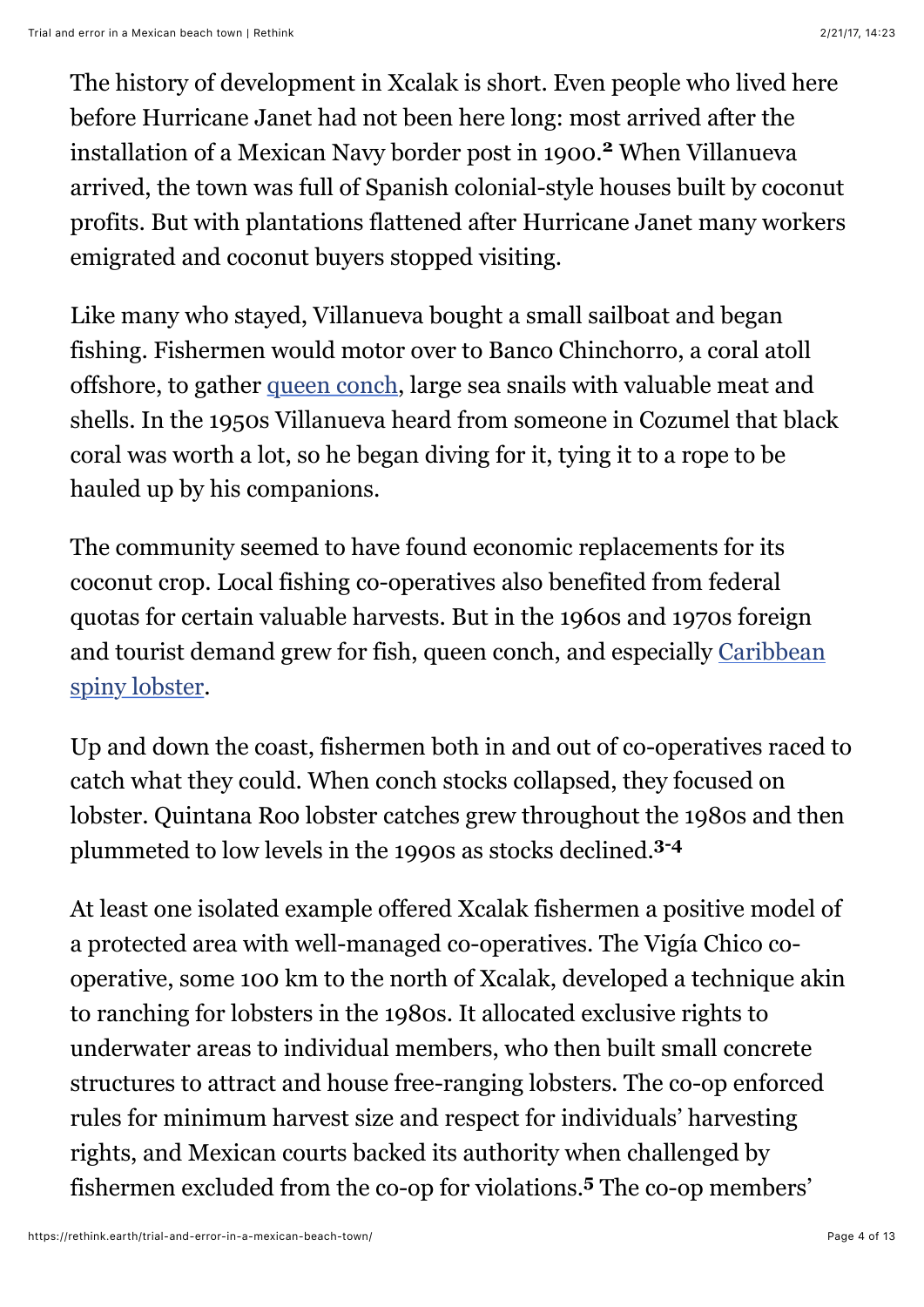yields were the highest in Quintana Roo.

## **Bring in the tourists**

Óscar Salazar lives in a blue house perched on stilts, above the reach of flooding, at the entrance to Xcalak just before the paved road ends. The son of a fisherman, Salazar keeps a lobster trap around the back on the patio he shares with a neighbour, propped alongside a child's plastic push-bike.

Salazar grew up fishing, but he has learned not to rely on it: "Fishing is just one activity and it's risky," he says. He now divides his time between fishing and tourism, and says his son's generation must find a place in an economy more dependent on tourism. To help pave the way, in the 1990s Salazar took part in the initial community committee that brought the national park system to Xcalak.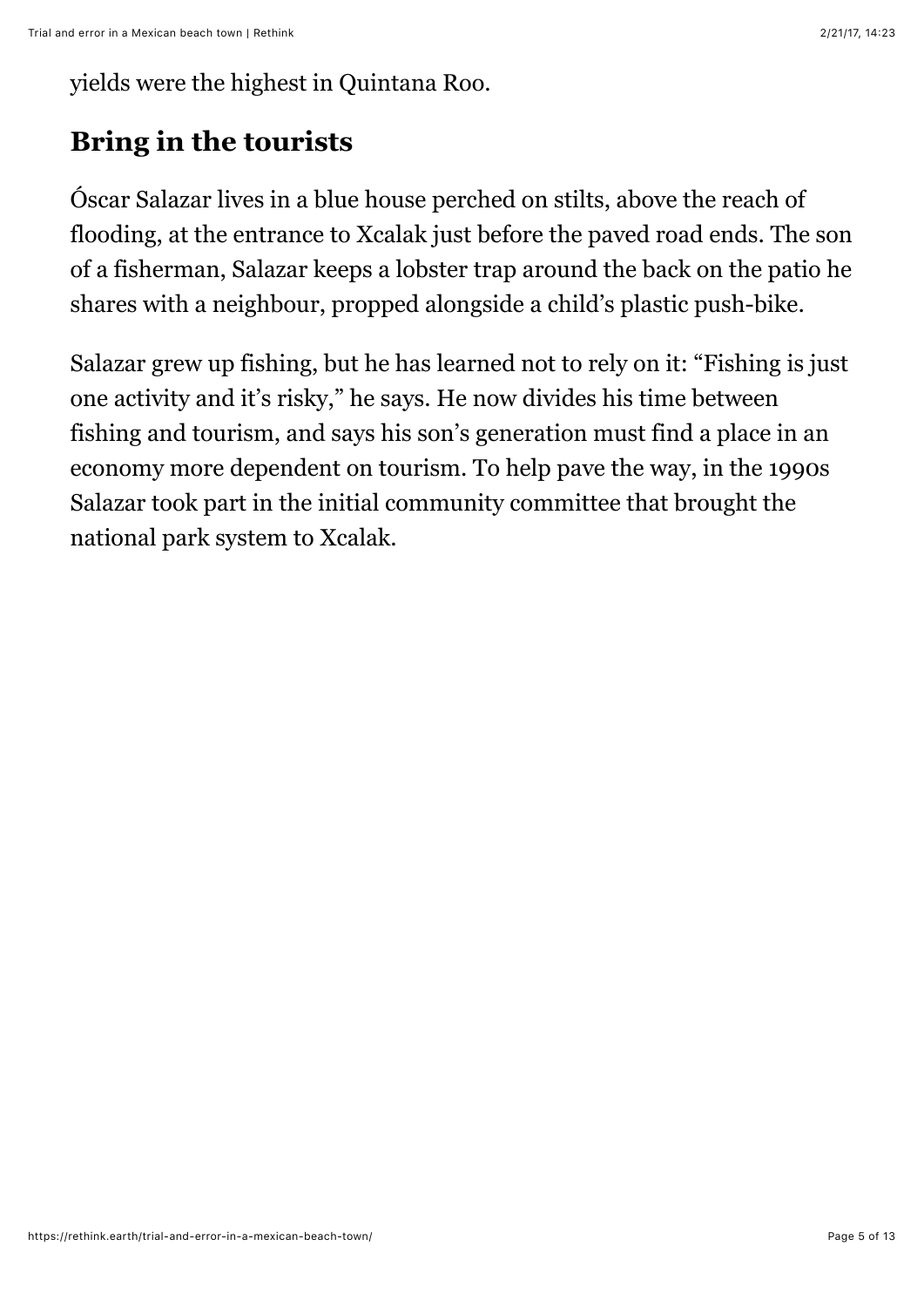

Fisherman and tourist guide Óscar Salazar at the entrance to Xcalak. Copyright: Gabriela Lendo.

At the time, the Quintana Roo state government was planning Cancún-like development in the southeast, recalls Juan Bezaury, now The Nature [Conservancy's country representative in Mexico. Bezaury was workin](http://nature.org/)g for the conservation charity Amigos de Sian Ka'an (ASK). State officials were paving the road from Mahahual to Xcalak and talking about opening a ferry route from Chetumal. The threats and promises of development loomed.

Then state infrastructure development stalled. The neglect left time for Xcalakeños and their outside advisors to generate their own management plan. ASK won United States Agency for International Development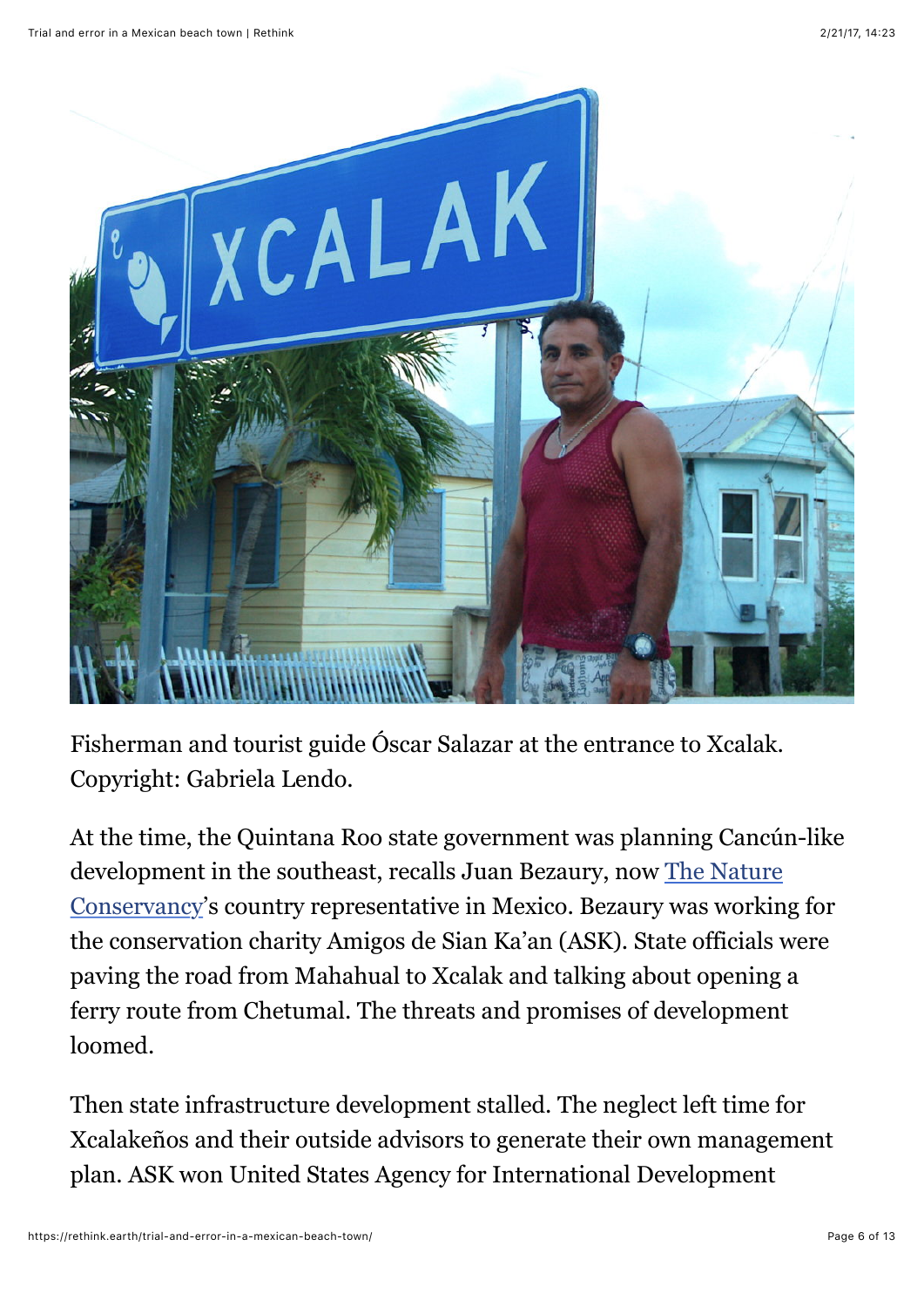(USAID) funding and brought in experts to advise Xcalakeños on how to make their future sustainable.

"The traditional fishermen in Xcalak didn't like what they saw" in neighbouring communities with lots of tourism, Bezaury says. The scale of infrastructure, the attendant pollution, and outside investment dwarfed their community's ability to protect their way of life. Quintana Roo, for example, accounts for around half of Mexico's entire tourism industry. With help from Bezaury and others, the community prepared and submitted a proposal for a new national park that would attract tourism development more compatible with their existing way of life.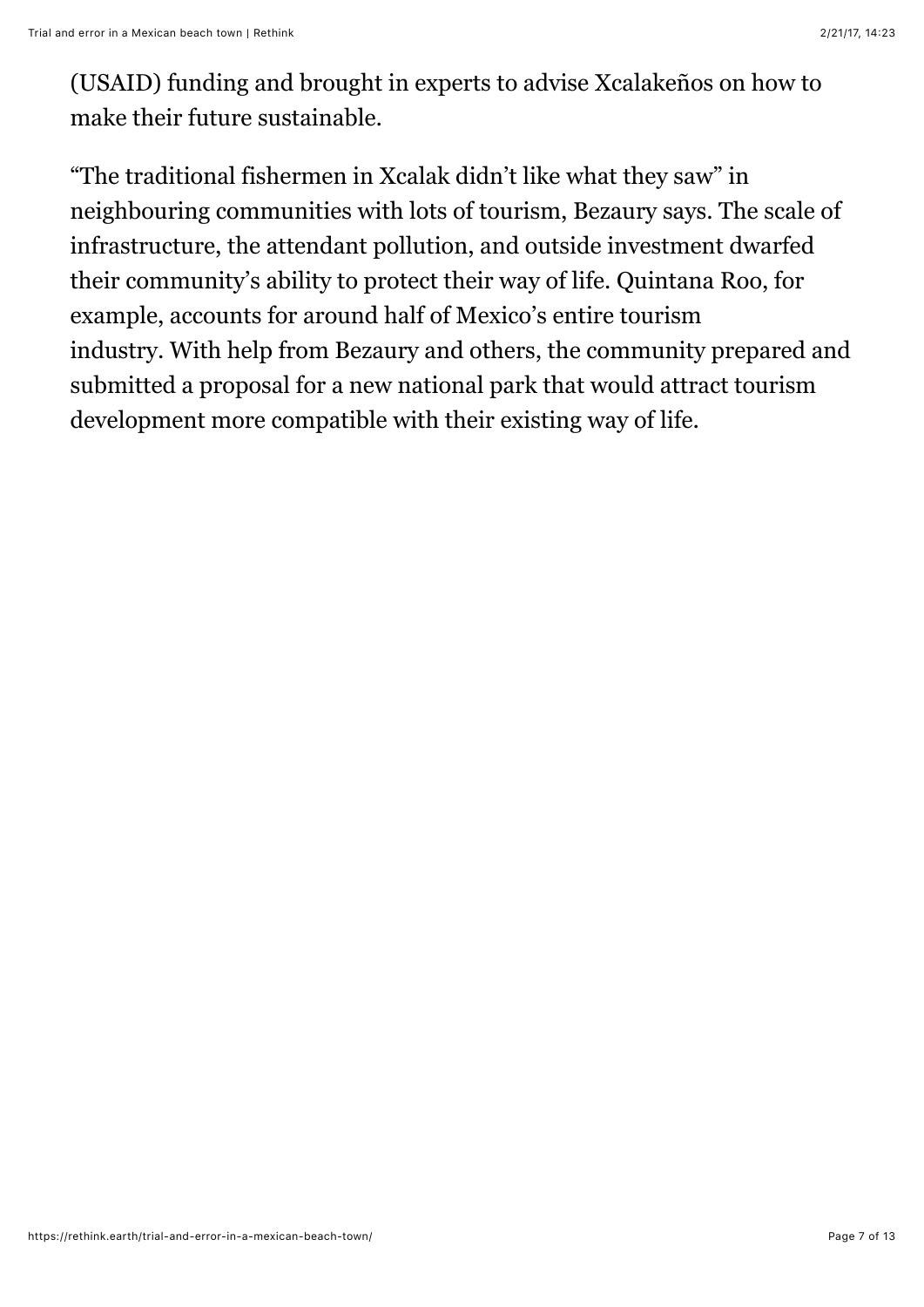

Xcalak is at the end of the road south toward Belize from Cancún, and just south of Mahahual, a small town with a large cruise ship dock. Illustration: Elsa Wikander/Azote.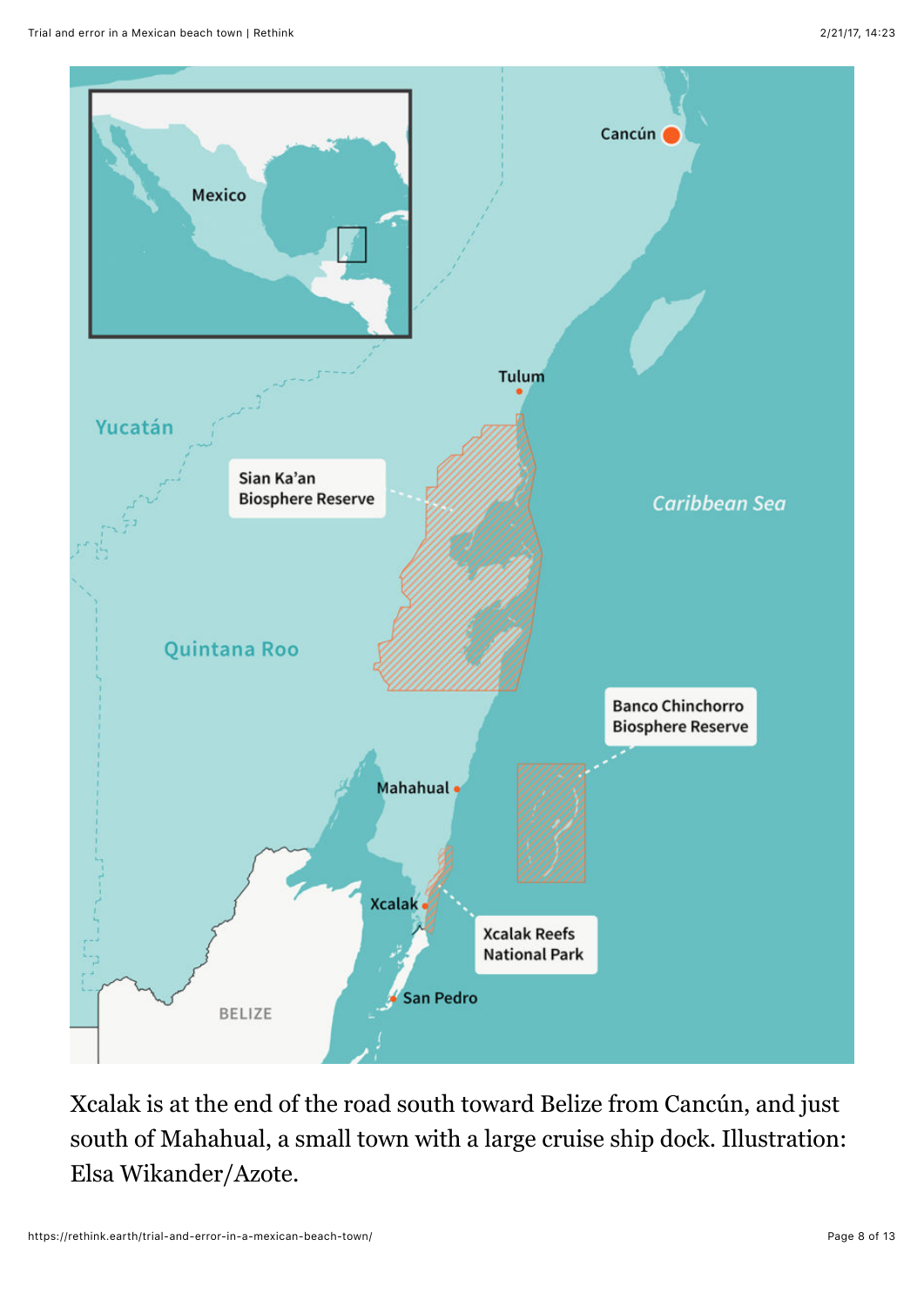To promote marine tourism, members of the fishing co-op agreed to avoid [fishing in prime diving spots on the coral reef, such as a wall called "La](http://www.xtcdivecenter.com/RECREATIONAL_DIVING.html) Chimenea" that includes a large underwater cavern. They also agreed to restrict themselves to line fishing in areas reserved for catch-and-release fly fishers, who had begun visiting from the US and Canada in search of tarpon, bonefish, and other fish.

Their sacrifices have had success: a recent study by the Healthy Reef Initiative reported a recovery of groupers and their prey, parrotfish, which help protect coral reefs from algae, in Xcalak protected waters.**<sup>6</sup>** Snorkellers and divers can also see [freshly installed elkhorn coral buds](https://www.youtube.com/watch?v=WEbBhGrUNr0&feature=share) throughout the park.

Fishermen such as Salazar realised that their careers would have to be hybrid. Salazar still uses his lobster trap occasionally, but he also heads Xcalak's tourism co-operative. Anticipating the need for new skills, he and others wrote into the management plan the need for training Xcalakeños in tourist-friendly skills.

## **Be careful what you wish for**

From 2004 to 2014, under the management plan, the park spent about 5 million Mexican pesos (worth about USD 385,000 at the time) on job training such as scuba diving, English, hospitality, crafts, and first aid for Xcalakeños. "They've had a lot of training," says María del Carmen García, director of the Xcalak national park over that decade. The management plan also reserved thirty of its forty commercial boat permits for the tourist co-op run by Salazar, which requires members to have lived in Xcalak for five years.

Yet visitors to Xcalak today will find only a handful of tourism enterprises. Some hand-painted signs on homes advertise local fly-fishing guides and snorkel tours. But knock on the door of the tourist co-op and no one answers.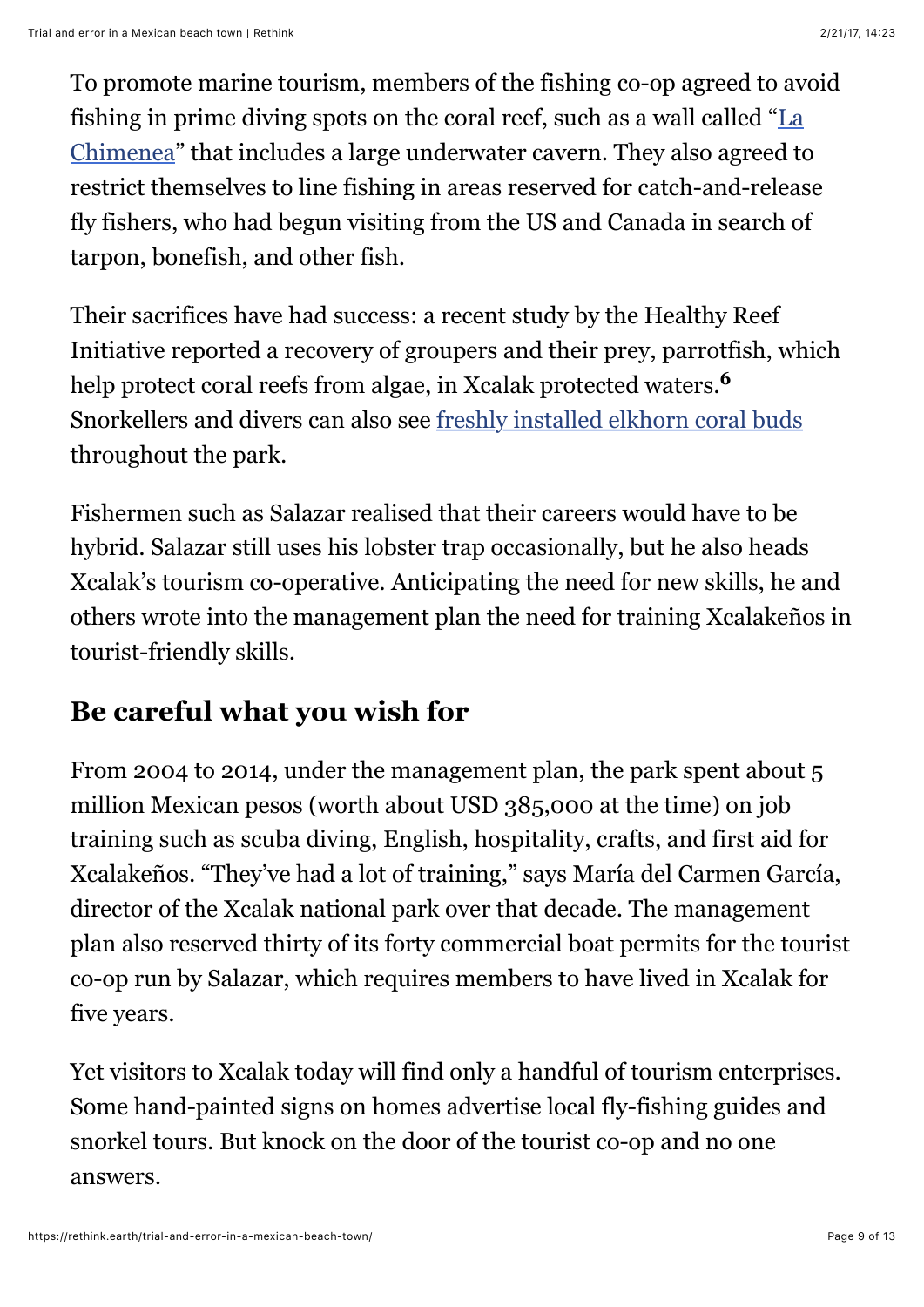The dive centre that occupies what is perhaps the biggest building in Xcalak is outsider owned and operated. All but one of the resorts farther up the coast are foreign owned. The dive centre and other foreigners control most of the ten independent boat permits and locals use only three of the thirty co-op boat permits.



The Bahia Blanca tourism co-operative building in Xcalak. Copyright: Lucas Laursen.

"It's not the same thing to fish as to handle a tourist," Salazar says. Some local boat owners, accustomed to fishing when and how they wish, are unwilling to march to the drumbeat of the tourist industry, he says. Even something as simple as filing the paperwork to request a co-op boat permit is too much.

[Leonardo López, the tourism specialist at the National Commission of](http://www.conanp.gob.mx/english.php) Natural Protected Areas (CONANP) office in Xcalak, says the problem also has to do with personal disagreements with the tourism co-op. "People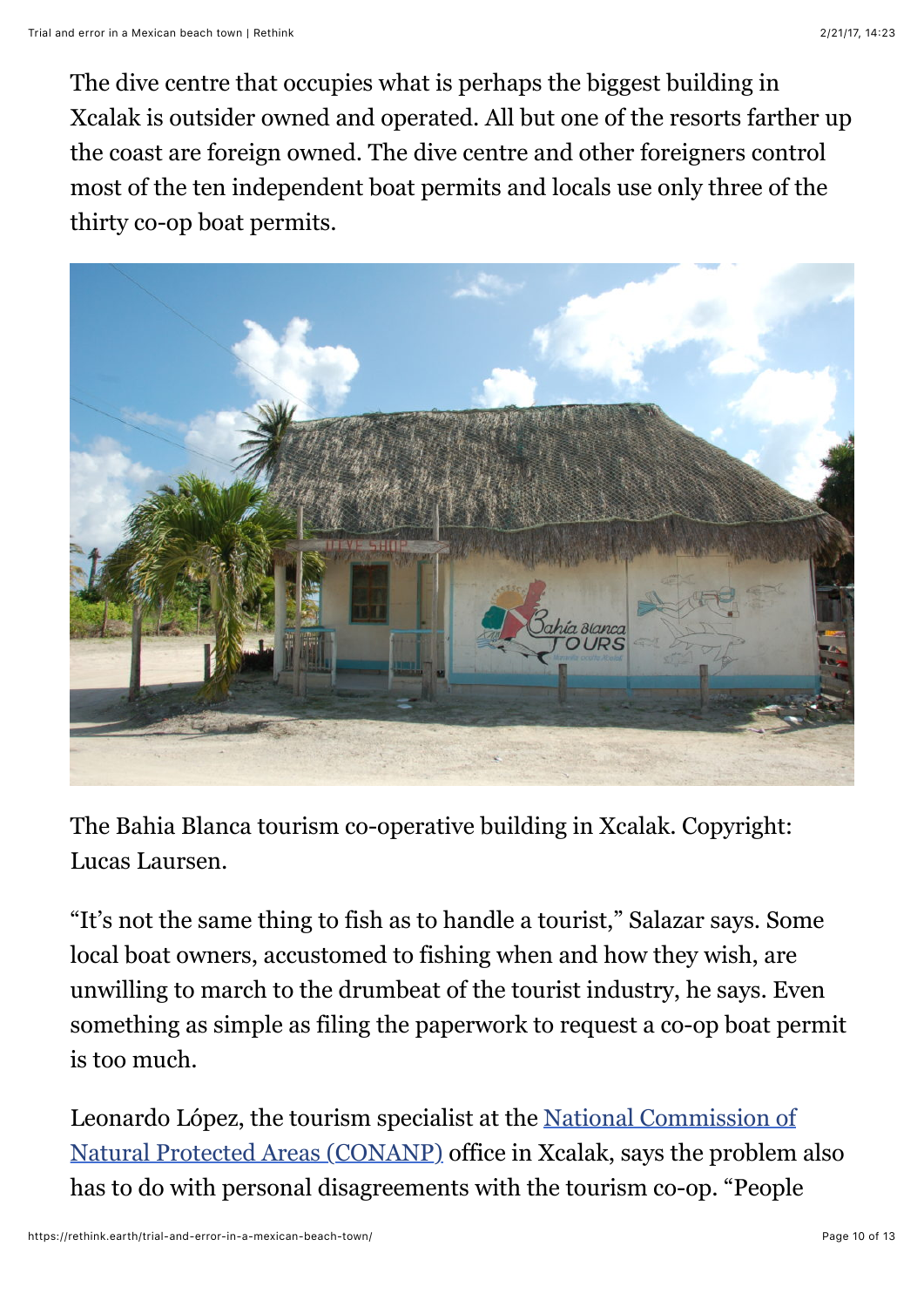want in, but not to work with the co-op," he says. Instead, some community members blame him for letting the foreigners, who pay accountants and administrators to handle paperwork, win the independent permits.

Anthropologist [David Hoffman](http://www.amec.msstate.edu/people/faculty/dr-david-hoffman/) of Mississippi State University did his dissertation research in Xcalak soon after the founding of the park. He attributes such negative reactions to a mixture of culture shock and economic self-interest. "It was a transition from an extractive economy … to a managed presence, of an outside authority telling people what to do, that clearly benefited only a certain number of individuals in the community," he says. Some resentment was inevitable.

It is also dangerous. Resentment can motivate locals to poach marine and terrestrial wildlife and undermine the park's aims. García says that the biggest challenge in her tenure was illegal fishing. National park officials have no arrest authority and local municipal officials hesitated to arrest [their neighbours and family. García had to persuade the national fishery](http://www.gob.mx/conapesca) commission to visit and make occasional arrests, confiscate equipment, and fine poachers.

The fishing co-op, which pre-dates the park by decades, has persuasive power, but little enforcement power. While the Healthy Reef Initiative study showed some fish populations had recovered, the co-op decided that queen conch populations were precarious enough to enact a five-year collecting ban. Yet one hotel manager offered recent visitors to Xcalak some of his family's "personal supply", and many empty conches along the reef hint at recent harvesting.

Villanueva is sceptical of the park authority's ability to control illegal fishing. Enforcing the rules would "hurt a lot of people", he says, by limiting their livelihoods.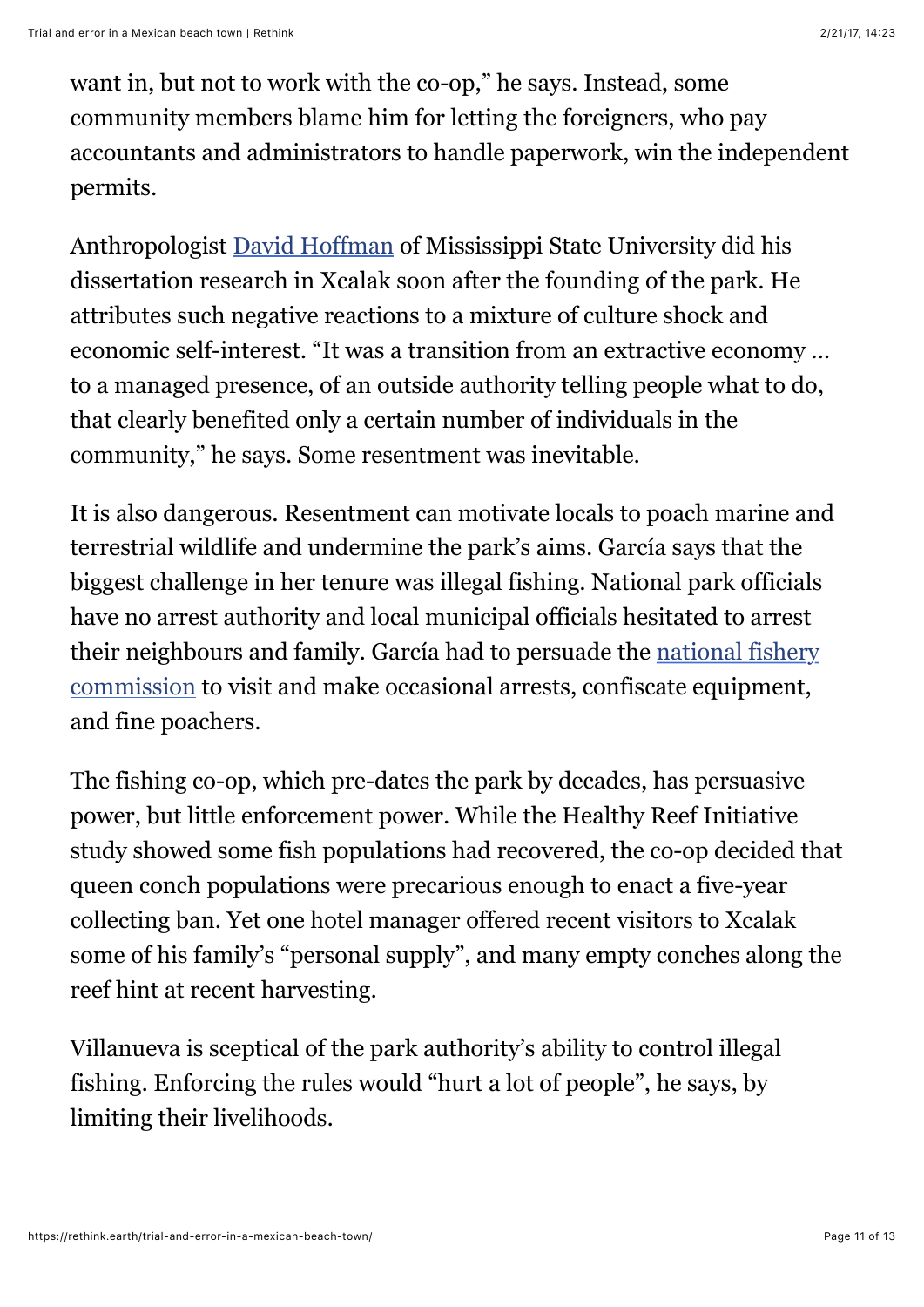

The Xcalak Reefs National Park office building. Copyright: Gabriela Lendo

Salazar points to the park's work to promote other means of earning a living, from handicraft courses for women to beekeeping courses for retired fishermen. The CONANP building advertises decorations made from local seashells by a women's co-operative. "They support us," says Lety Flores, a part-time craftswoman. She and her cousin Susy Puc sit in the mosquitoinfested twilight, making jewellery on Flores's back patio, something they do most evenings for about three months a year. Puc says that she and other Xcalakeños welcome alternatives to fishing, like the handicrafts, but that in the meantime, fishermen "have to feed their families".

Despite the additional complexity of a tourism economy, Salazar says he sees advantages in its diversity for his son's generation. In addition to the community-organised tourism co-operative, for example, the national park